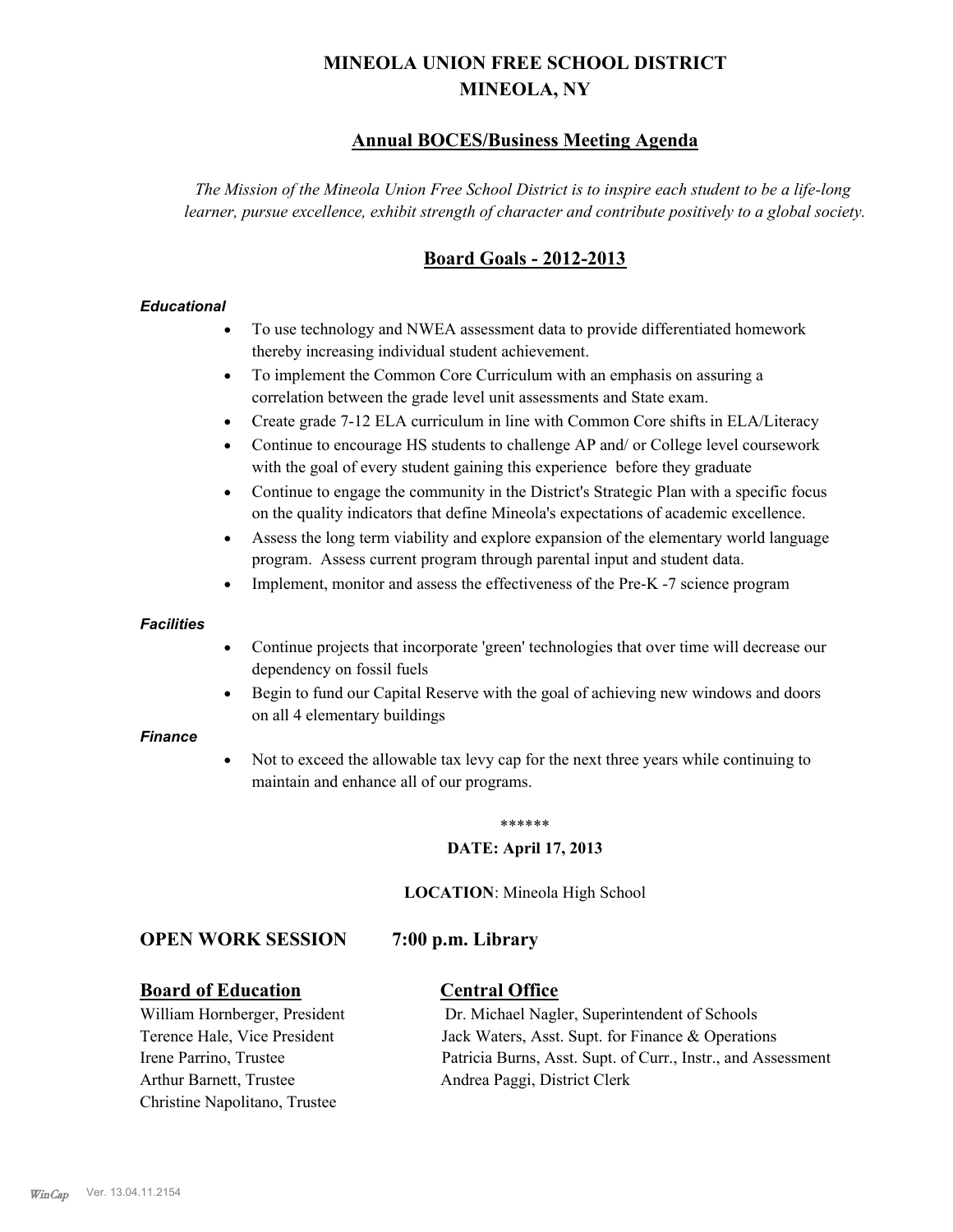**A. Call to Order** 

**B. Pledge of Allegiance**

**C. Reading of Mission**

- **D. Moment of Silent Meditation**
- **E. Dais & Visitor Introductions**

**F. High School Student Organization Report**

### **G. BOE Reports**

- **a. Comments from Board Trustees**
- **b. Comments from Board President**
- **c. Comments from Superintendent**

### **H. Old Business**

### **I. New Business**

### **Adoption of 2013/14 Budget and Property Tax Report Card**

**RESOLUTION # 50- BE IT RESOLVED** that the Mineola Board of Education approves the Adoption of the 2013- 2014 Education Plan and Budget in the amount of \$86,143,656, as submitted or, if necessary, with revisions, and further

**BE IT RESOLVED** that the Board of Education of the Mineola School approves the real property tax report card prepared by the District's business office for the 2013 Annual District Meeting: and be it further RESOLVED that a copy of said report card shall be submitted to the State Education Department by the end of the next business day following this approval.

| <b>Motion:</b><br>Second: |     |
|---------------------------|-----|
| Yes:                      | No: |
|                           |     |
|                           |     |
|                           |     |
|                           |     |

**Passed: \_\_\_\_\_\_\_\_\_\_\_\_\_**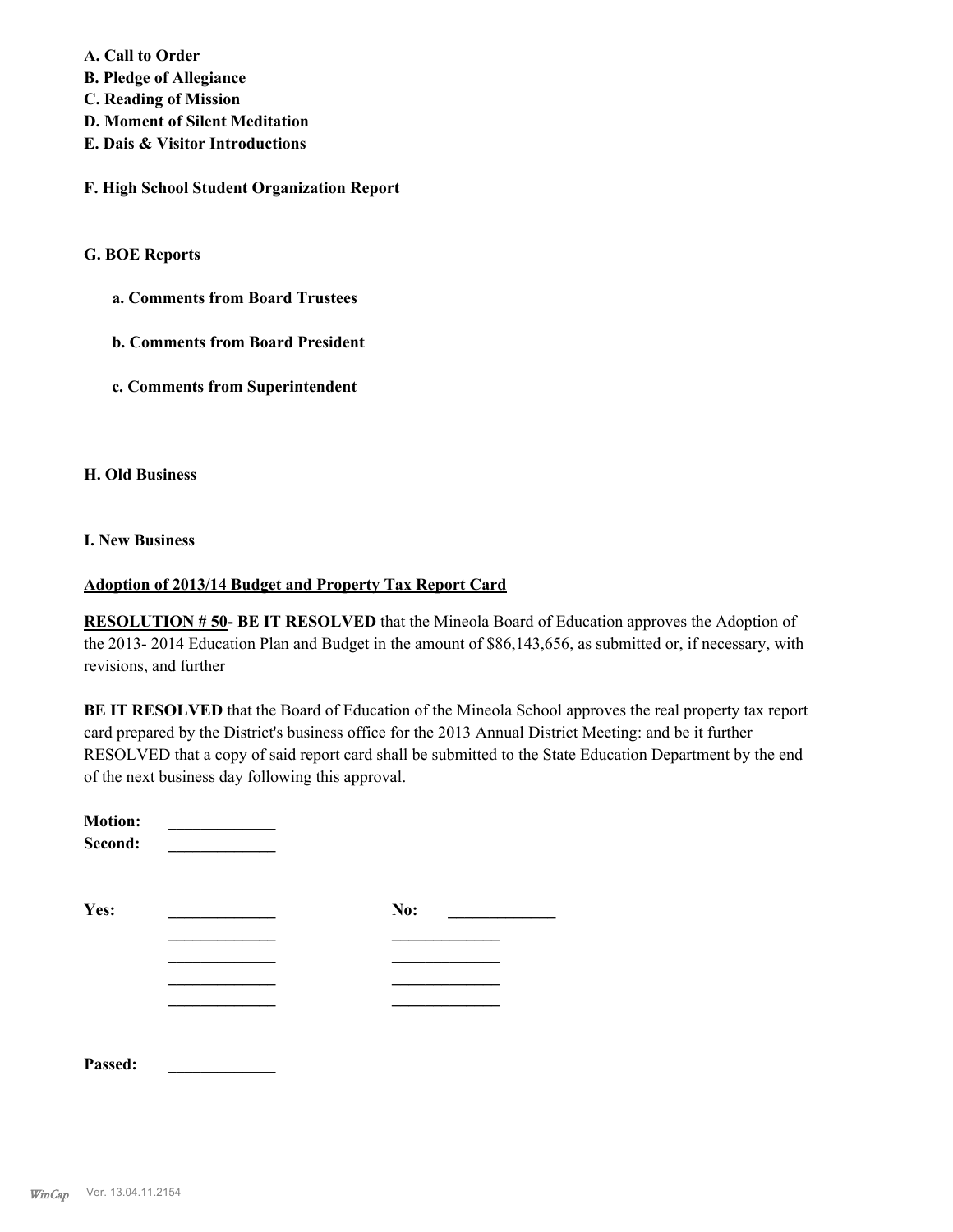### **Adoption of BOCES 2012-2013 Annual Operating Budget**

**RESOLUTION # 51 -BE IT RESOLVED** that the Mineola Board of Education approves the Nassau BOCES Proposed Administrative Operations Budget for the 2013/2014 school year in the amount of \$19,686,115.

| <b>Motion:</b><br>Second: |     |
|---------------------------|-----|
| Yes:                      | No: |
|                           |     |
|                           |     |
|                           |     |
|                           |     |
| Passed:                   |     |

### **Election of BOCES Candidates**

**RESOLUTION #52-BE IT RESOLVED** that the Mineola Board of Education cast one (1) vote for three of the following candidates listed below to fill the Board of Cooperative Educational Services of Nassau County (BOCES) for three (3), three (3) year terms commencing July 1, 2013.

| 1. Ronald Ellerbe<br>Freeport UFSD                                          | 160 Wallace Street<br>Freeport, NY 11520     |            |  |
|-----------------------------------------------------------------------------|----------------------------------------------|------------|--|
| 2. Fran N. Langsner<br>253 Aspen Court<br>Wantagh, NY 11793<br>Wantagh UFSD |                                              |            |  |
| 969 Hayes Street<br><b>Baldwin UFSD</b>                                     | 3. Robert "B.A." Schoen<br>Baldwin, NY 11510 |            |  |
| <b>Motion:</b><br>Second:                                                   |                                              |            |  |
| Yes:                                                                        |                                              | <b>No:</b> |  |
|                                                                             |                                              |            |  |
|                                                                             |                                              |            |  |
|                                                                             |                                              |            |  |
| Passed:                                                                     |                                              |            |  |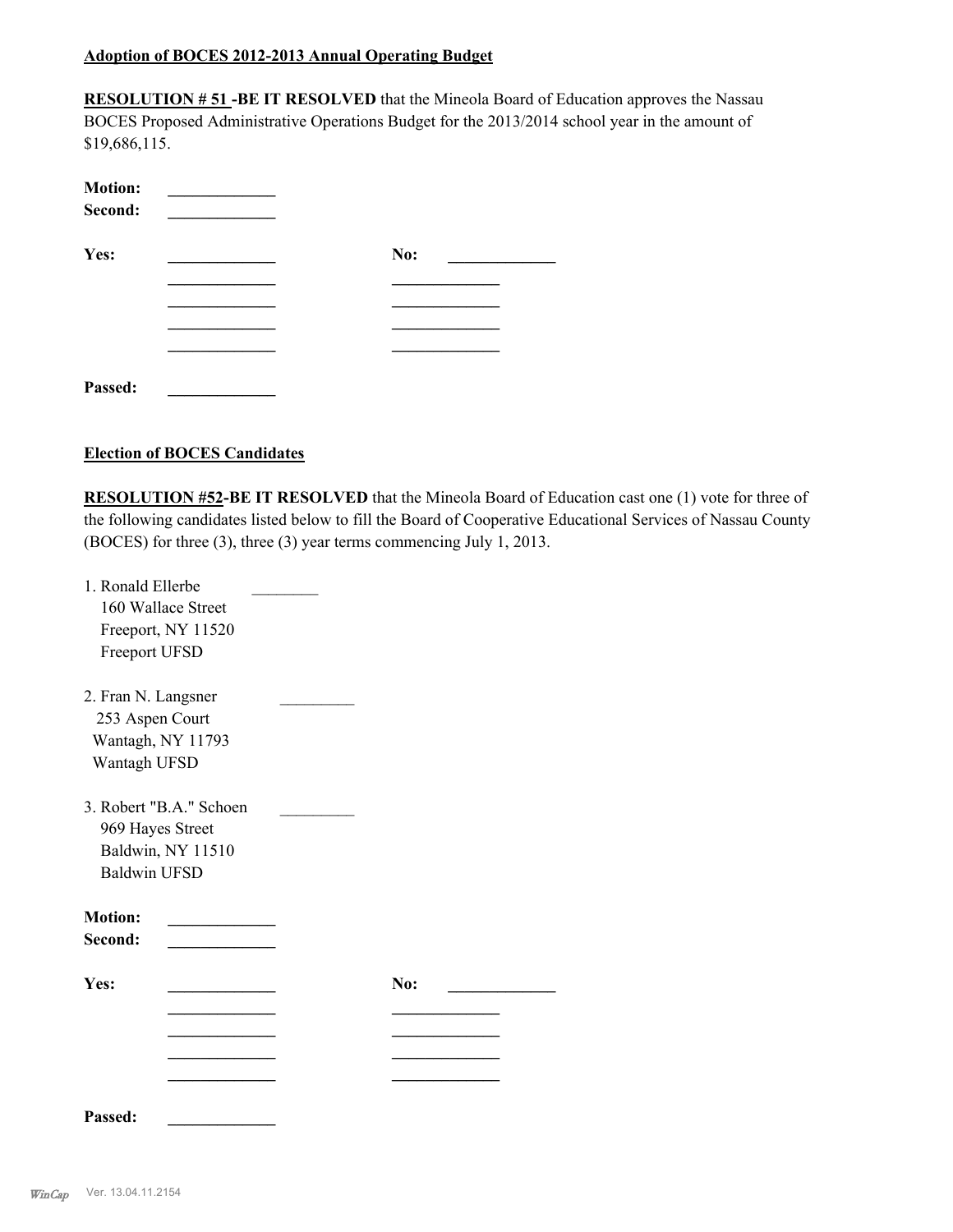### **Inter-Municipal Cooperative Transportation Agreement**

**RESOLUTION # 53- WHEREAS,** a number of public school districts in Nassau County wish to jointly solicit proposals, together with the Nassau Board of Cooperative Educational Services ("BOCES") for pupil transportation services for the 2013-2014 school year and Summer 2013 (and any renewal period) in accordance with the applicable provisions of General Municipal Law;

**WHEREAS**, the public school districts and the BOCES have agreed to form a Cooperative (the "Cooperative") for this purpose;

**WHEREAS**, the Mineola School District, is desirous of participating in the Cooperative for joint solicitation of proposals for pupil transportation services as authorized by General Municipal Law, Section 119-0 in accordance with the terms and conditions of the Inter-Municipal Cooperative Transportation Agreement attached hereto; and,

**NOW THEREFORE BE IT RESOLVED** that the Board of Education authorizes the School District to participate in the Cooperative.

**BE IT FURTHER RESOLVED** that the Board of Education hereby approves the Inter-Municipal Cooperative Transportation Agreement attached hereto and authorizes the Board President to execute the Agreement on behalf of the Board of Education.

| <b>Motion:</b><br>Second: |     |
|---------------------------|-----|
| Yes:                      | No: |
|                           |     |
|                           |     |
|                           |     |
|                           |     |
|                           |     |
| Passed:                   |     |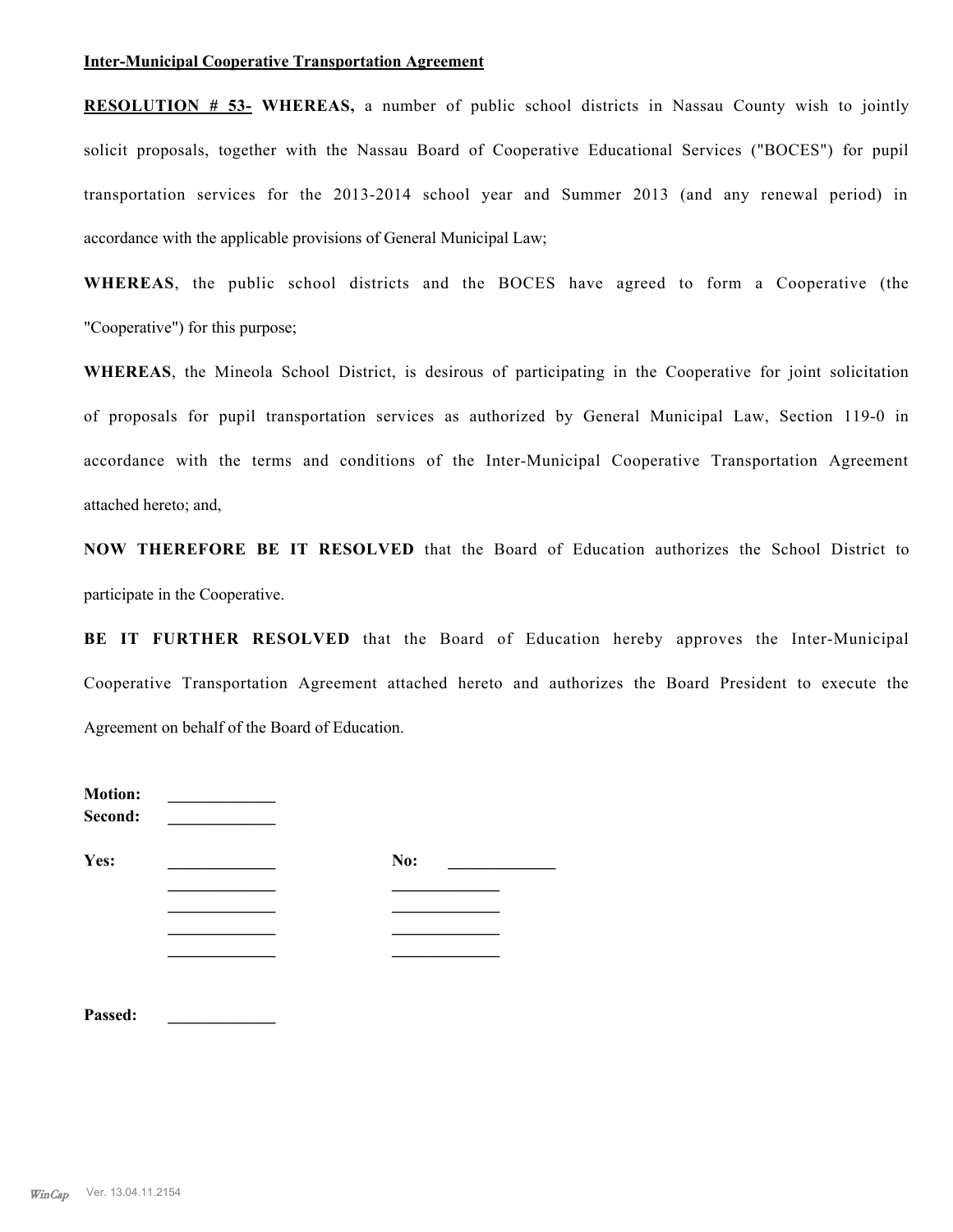### **J. Consensus Agenda**

| <b>RESOLUTION #54 -BE IT RESOLVED</b> that the Board of Education approves the consensus |  |
|------------------------------------------------------------------------------------------|--|
| agenda items J.1.a. through J.7.a., as presented.                                        |  |

| <b>Motion:</b><br>Second: |     |  |
|---------------------------|-----|--|
| Yes:                      | No: |  |
|                           |     |  |
|                           |     |  |
|                           |     |  |
| Passed:                   |     |  |
| $\sim$ $\sim$ $\sim$      |     |  |

### 1. **Instruction**

- a. Leave(s) of Absence/Child Rearing
- That the Board of Education grants a request to Jennifer Capella, for an unpaid Leave of Absence, for child-rearing purposes, effective April 16, 2013 to June 30, 2013. 1.
- That the Board of Education grants a request to Melissa Koenig, for a Leave of Absence, for childrearing purposes, using accumulated sick days, starting approximately June 27, 2013. 2.
- That the Board of Education grants a request to Jessica Hirsh, for a Leave of Absence, for childrearing purposes, using accumulated sick days, starting approximately May 1, 2013. 3.

### b. Appointments Instruction

The Board of Education approves the recommendation of the Superintendent to appoint Cheryl Lippert, to the position of Leave Replacement Teacher for Jessica Hirsh, at Hampton Street, effective April 16, 2013 to on or before June 30, 2013, with a salary of MA, Step 7, \$85,523 prorated. 1.

### Appointment(S) Sub Teacher per diem c.

The Board of Education accepts the following individual(s) as Per Diem Substitute Teacher(s) for the current school year, at a daily rate of \$100.00 per day; and retirees at a daily rate of \$125.00 per day.:

| <b>EMPLOYEE NAME</b> | EMPLOYEE CERTIFICATION |
|----------------------|------------------------|
| Joseph A. Gagliano   | Physical Ed            |

- d. Appointment(S) Perm Sub
- That the Board of Education approves the recommendation of the Superintendent to appointment Nicholas Tonini to the position of .3 Permanent Sub, effective March 8, 2013 to May 31, 2013. Salary: \$30 per day. 1.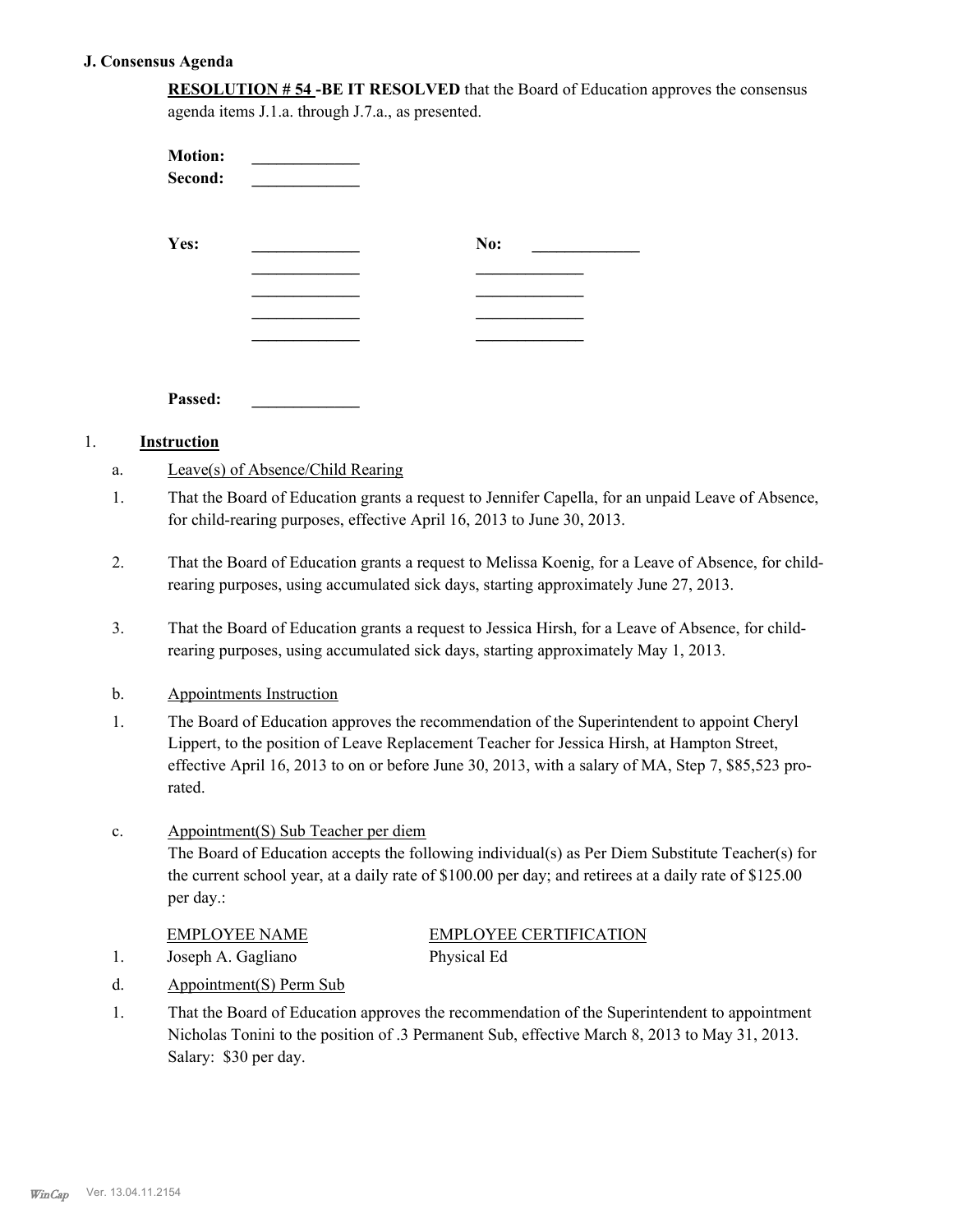Appointment(S) Summer Jumpstart e.

> That the Board of Education approves the following teachers for the Summer Jump start Program, to be funded by Title III LEP (Salary, hourly summer wages are based on the MTA contractual rates):

|    | <b>EMPLOYEE NAME</b> | ГEP | <b>STIPEND</b>    |
|----|----------------------|-----|-------------------|
|    | Charyn Restituyo     |     | \$2,039.10        |
|    | Andrea M. Romano     |     | \$2,039.10        |
| 3. | Teri Wolfe           | 3   | \$2,039.10        |
|    | Teresa L. Dawber     | Sub | $$67.97$ per hour |

### 2. **Instruction: Committee on Special Education**

a. That the Board of Education approves the CSE/CPSE/SCSE recommendations for programs and services for students with IEPs for the time period from 2/1/13- 2/28/13. Please be advised that all of the parents have received the student's IEP and a copy of their DUE process rights.

### 3. **Instruction: Contracted**

a. That the Board of Education approves the amendment of the Special Education Services Contract for a Parentally Placed student between the Huntington UFSD and the Mineola UFSD for the 2012- 2013 school year, approved at the March 21, 2013 Business Meeting, to reflect the District of Residence to be South Huntington UFSD, not Huntington UFSD.

### 4. **Instruction: Student Actions**

That the Board of Education approves the arrangement of a high school exchange trip to Leon, Spain, in which Spanish students will come to Mineola from September 12 through October 2, 2013 and our students will travel to Spain during Winter Recess, February 11 through 23, 2014. a.

### 5. **Civil Service**

- a. Resignation(s)
- That the Board of Education accept the resignation of Jill M. Braster, part time Teacher Aide at Meadow Drive School, effective April 12, 2013. 1.

### 6. **Business /Finance**

## a. **Treasurer's Report**

That the Board of Education accepts the Treasurer's report for the period ending February 28, 2013 and directs that it be placed on file.

### b. **Approval of Invoices and Payroll**

That the Board of Education accepts the Invoices and Payroll for the period ending March 31, 2013

| Warrant # 17 | March 13, 2013 | \$1,387,821.78 |
|--------------|----------------|----------------|
| Warrant # 18 | March 26, 2013 | \$ 786,838.56  |

**TOTAL EXPENSES \$2,174,660.34**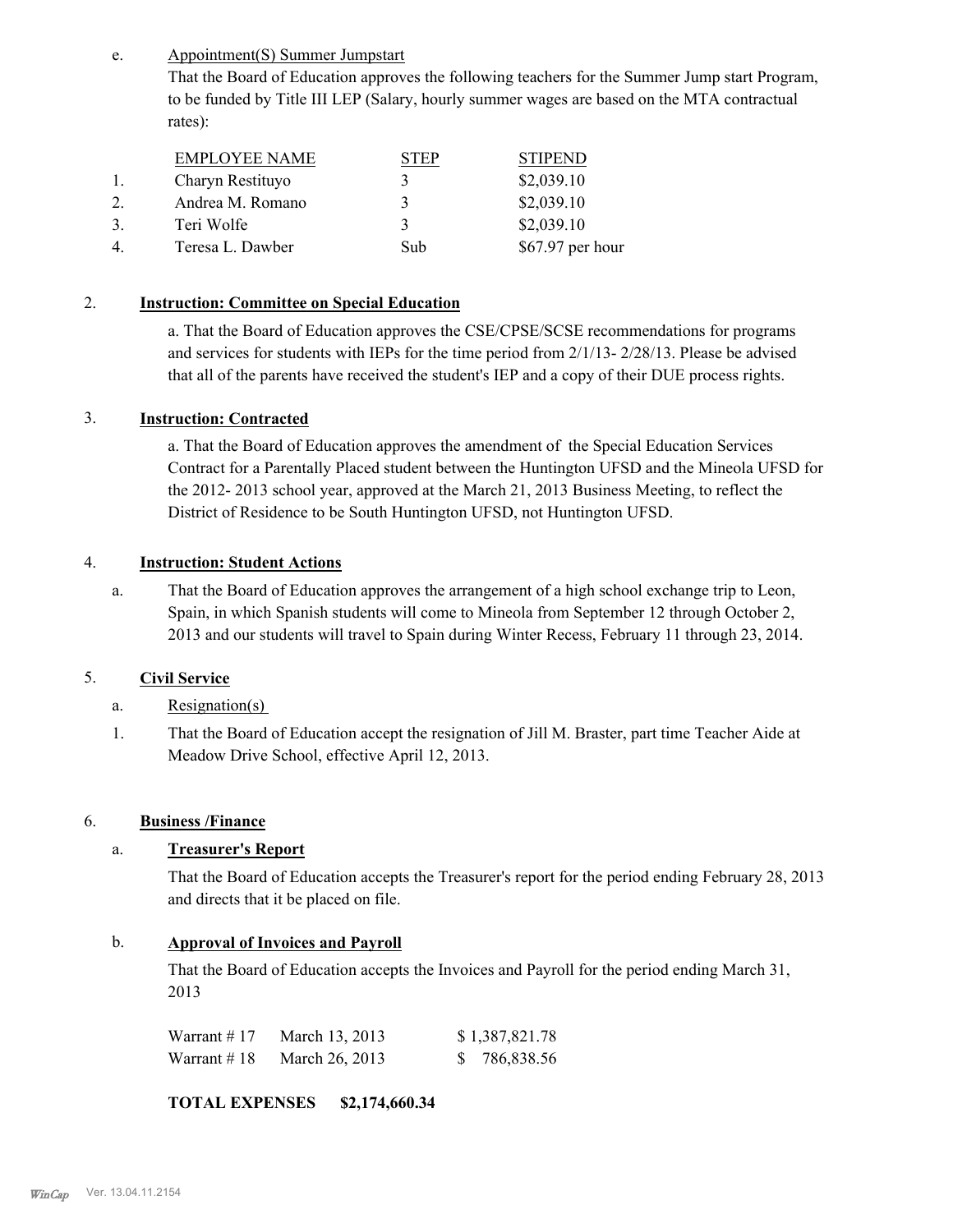### PAYROLL # 17 & # 18

| General | \$3,948,038.98 |
|---------|----------------|
| F Fund  | \$72,975.37    |

### **TOTAL PAYROLL \$4,021,014.35**

### c. **Budget Appropriation Adjustment**

1. That the Board of Education approves the acceptance of revenue (NYSSMA Check Deposits) in the amount of \$3,088.00 and makes appropriation increase adjustments to the following Budget Code:A 2110.404.00.2230.

2. That the Board of Education approves the acceptance of revenue (for Instrument Rentals) in the amount of \$38,494.00 and makes appropriation increase adjustments to the following Budget Code: 2110.416.00.2330.

## 7. **Other**

a. That the Board of Education approves the appointment of the following individuals to serve as Registrars and Inspectors at the Annual Election and Budget Vote held **Tuesday, May 21, 2013** at the hourly rate of pay, \$10.00:

### **Chief Election Inspectors:**

Meadow Drive: **Eileen Alexander**  Jackson Avenue: **Carolina Macedo**

### **Registrars:**

Meadow Drive: Marguerite Mahon, Madeline Cegelski, Lynn Clifford Jackson Avenue: Frank Iaquinto, Marie Destefano, Marian Kessler, Eugene Raffo, Joanne Fitzgerald

### **Inspectors:**

Meadow Drive: Ann Marie Smith, Douglas Cegelski, Raymond Kwiatek Jackson Avenue: Flore Rowe, Marie Encizo, Trisha Hahn, Mary Ann Iaquinto, Karen Dombeck

NOTE: In the event that there should be a vacancy created in any of the positions of Inspector of Election or Registrar, the Superintendent of Schools is authorized to appoint a qualified voter of this District to fill such vacancy.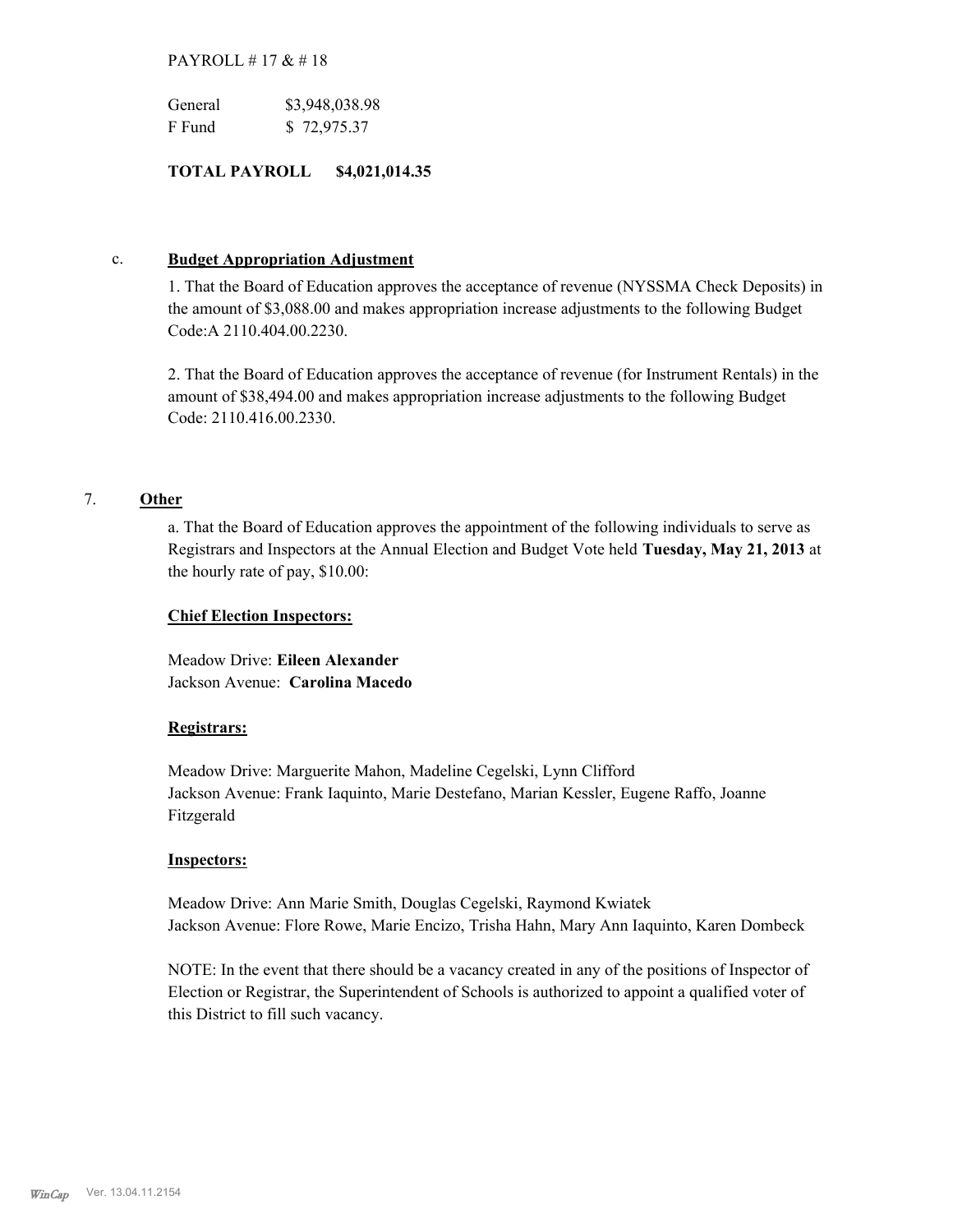The Superintendent of Schools recommends the appointment of the following Registrar to serve on Registration Day, Tuesday, **May 7, 2013,** between the hours of 4:00pm to 8:00pm at the authorized rate of pay of \$10 per hour.

### Willis Avenue: **Eileen Alexander**

The Superintendent of Schools also recommends the appointment of : Eileen Alexander to open the Registration Books to the public on **Saturday, May 18, 2013** from 9:00am to 12:00 noon, at the same authorized rate of pay.

A one hour workshop will be given on **Monday, May 20, 2013** from 3:00pm to 4:00pm and the attending Registrars and Inspectors will be compensated at the hourly rate of \$10.00.

### **K. Superintendent Reports/Presentations**

## Superintendent of Schools' Reports for 4/17/13 Presentations:

- 1. Budget Presentation \*(prior to adoption of the budget)
- 2. 5 Year Tech Plan
- 3. Strategic Planning Committee

### **L. Public Comments**

|                           | <b>M. Executive Session Time:</b> | p.m. |  |
|---------------------------|-----------------------------------|------|--|
| <b>Motion:</b><br>Second: |                                   |      |  |
| Yes:                      |                                   | No:  |  |
|                           |                                   |      |  |
|                           |                                   |      |  |
|                           |                                   |      |  |
|                           |                                   |      |  |
| Passed:                   |                                   |      |  |